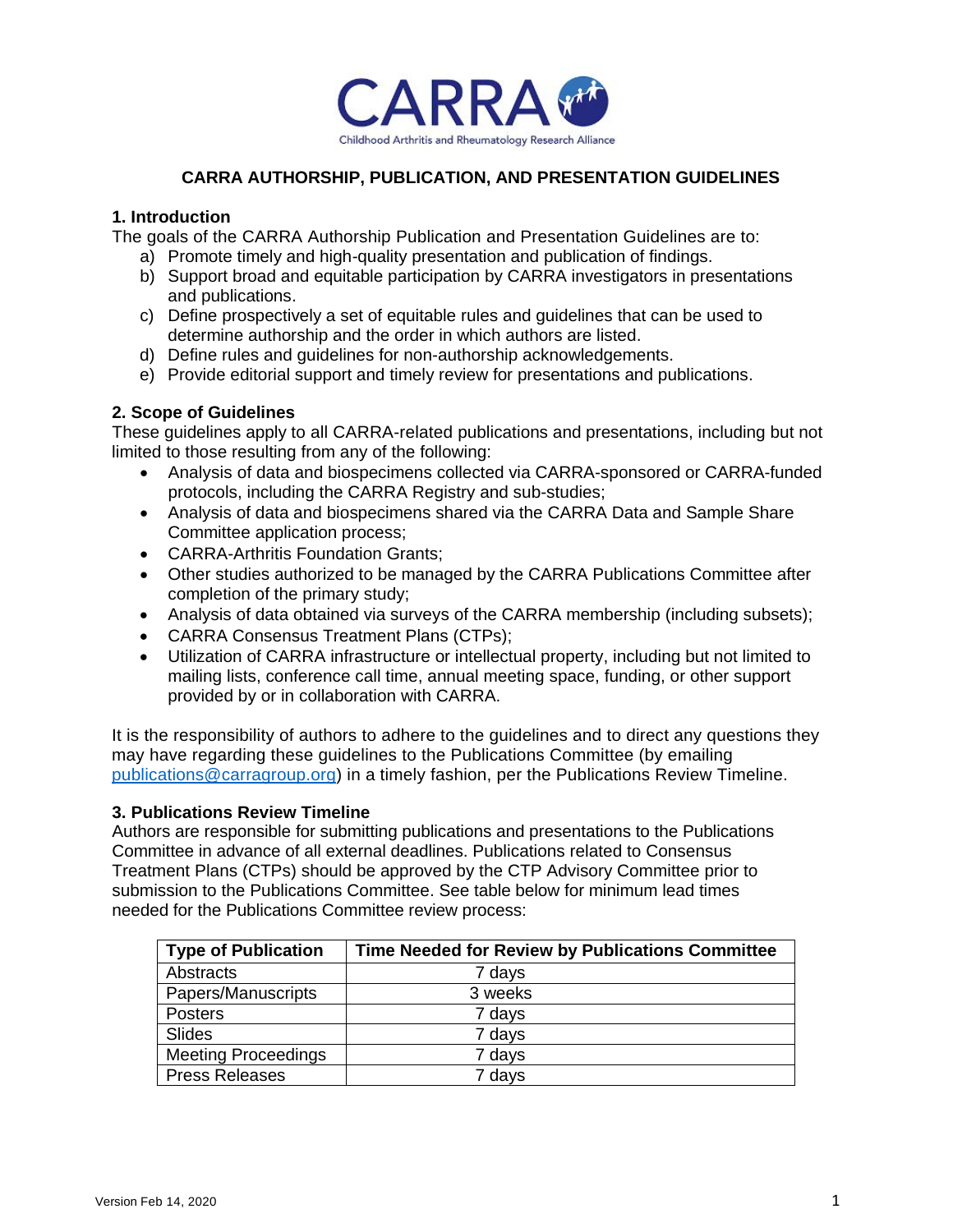

# **4. Publication Submission Instructions**

All submissions to the CARRA Publications Committee should be submitted via the online publication review form [\(https://carragroup.org/research-registry/submit-a-publication-for](https://carragroup.org/research-registry/submit-a-publication-for-review)[review\)](https://carragroup.org/research-registry/submit-a-publication-for-review).

### **5. Types of Publications**

Media and communications within the scope of these guidelines are subject to review by the CARRA Publications Committee regardless of publication type and include the following:

- a) Manuscripts and publications, including methodology and validation papers
- b) Proceedings
- c) Abstracts
- d) Presentations (including posters) that represent reports of any CARRA study results, findings, etc.
- e) Press Releases concerning CARRA activities or studies.
- f) Presentations given at national and international meetings

All manuscripts shall adhere to NIH Open Access policies. [\(http://publicaccess.nih.gov/\)](http://publicaccess.nih.gov/).

### **6. Authorship**

Authorship requirements should be discussed early in a project so that expectations are consistent throughout the research group. Order of authorship should be determined by the author group as early as possible in the process. Publications resulting from data and/or samples obtained via the CARRA Data Sample Share Committee should adhere to the authorship plan as outlined in the approved application.

Authors should participate in the writing of the paper according to guidelines of the International Committee of Medical Journal Editors [\(http://www.icmje.org/recommendations/browse/roles](http://www.icmje.org/recommendations/browse/roles-and-responsibilities/defining-the-role-of-authors-and-contributors.html)[and-responsibilities/defining-the-role-of-authors-and-contributors.html.](http://www.icmje.org/recommendations/browse/roles-and-responsibilities/defining-the-role-of-authors-and-contributors.html)) Journals have their own authorship requirements which should be adhered to and supersede the CARRA authorship guidelines. For example, those who participated in conception and design, analysis and interpretation of data, drafting of the manuscript, critical revision of the manuscript relating to important intellectual content, and final approval of the manuscript should be included as authors. Statistical, epidemiological, genetic, or other expertise that relates directly to the conduct of the study are additional criteria for authorship. Honorary authorship will not be considered. In cases where an individual does not meet criteria to be included as an author, it is encouraged to acknowledge their contribution in the paper. Please see the General Guidelines for Authorship Contributions chart for specific examples (page 5).

#### **7. Use of the Masthead**

For CARRA studies authorized to be managed by the CARRA Publications Committee, the masthead should be used to indicate CARRA involvement:

- a) CARRA Registry papers should end in "for the CARRA Registry investigators"
- b) Studies resulting from surveys of CARRA membership should end with "for the CARRA investigators"
- c) Acknowledge/include CARRA workgroups and committees as appropriate (e.g., a substudy of sJIA patients could use "for the CARRA sJIA workgroup")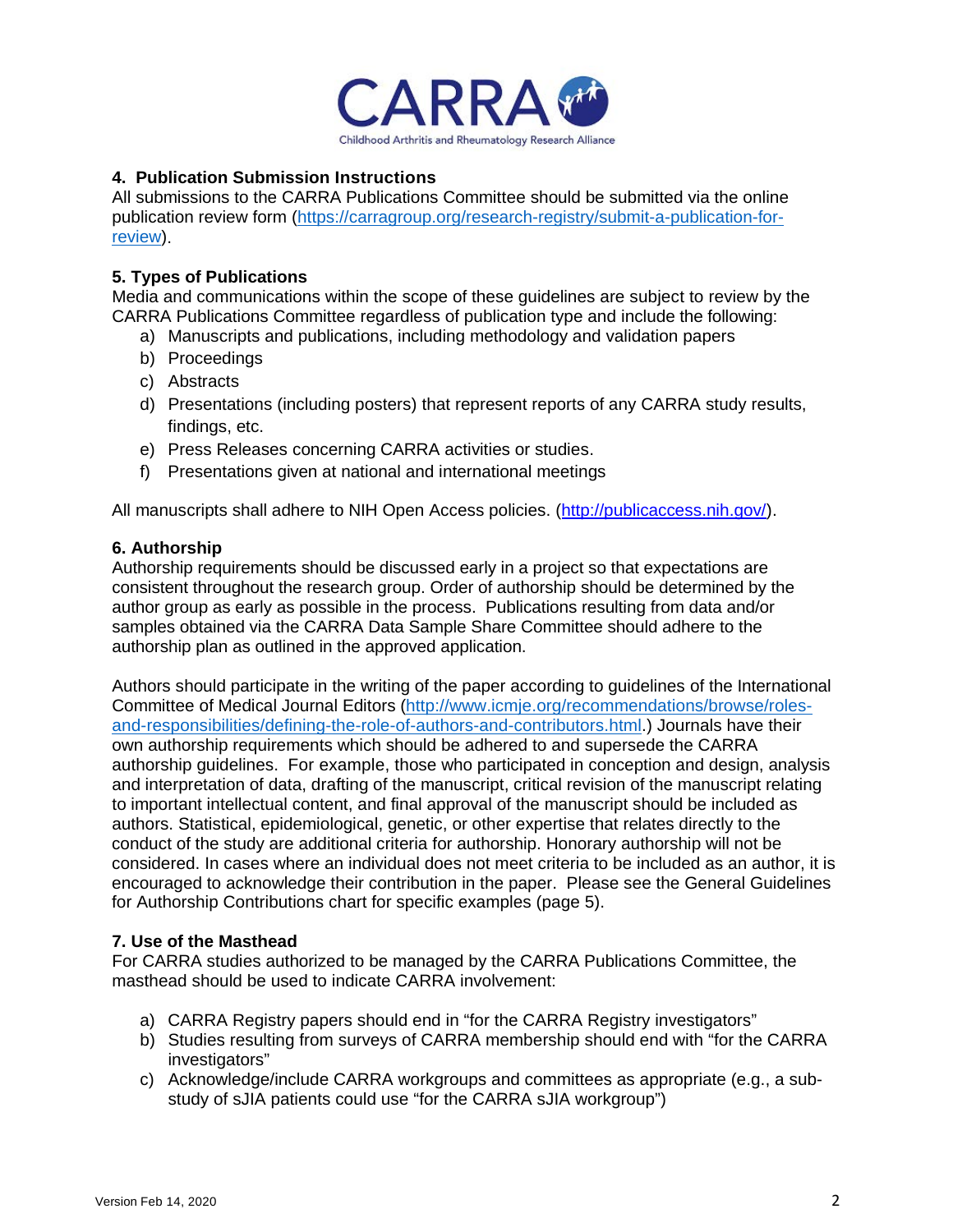

In the event that a study is considered sufficiently independent of CARRA support or masthead acknowledgement would be inappropriate, this requirement may be waived on a case by case basis by the Publications Committee.

### **8. Acknowledgements**

All CARRA-related publications must include the following statement: "The authors wish to acknowledge CARRA and the ongoing Arthritis Foundation financial support of CARRA."

If there is not separate space for acknowledgements in an abstract, they should be listed in the poster or oral presentation.

An updated list of study-specific acknowledgements is maintained on the CARRA website. In general:

CARRA Registry. All CARRA Registry manuscripts are to include an acknowledgment of site investigators and coordinators listed in an appendix or footnote that identifies study centers and study site personnel to be acknowledged. This includes principal investigators, sub-investigators and coordinators who have changed institutions or retired. This list will be updated twice a year to include new study investigators and coordinators, with the most current list of acknowledgements found on the CARRA Website. If an investigator's CARRA membership has been revoked, their name will be removed from the acknowledgment list for future publications.

CARRA Registry Substudies. Publications that result from substudies should include an acknowledgement of site investigators and coordinators from participating sites, and acknowledgment of appropriate study funder(s). Lists of acknowledgements are available on the CARRA Website.<http://carragroup.org/members/policies-templates>

#### **9. Presentations**

CARRA-related presentations and posters should acknowledge both CARRA and the Arthritis Foundation, in addition to any additional funding sources.

When a previously approved presentation is to be re-presented at a national or international meeting, the authors shall notify the Publications Committee by emailing [publications@carragroup.org](mailto:publications@carragroup.org) so that CARRA may track presentations. Unchanged presentations do not require re-review.

Requests for permission by meeting organizers, industry sponsors, or non-CARRA investigators to reproduce slides, to videotape or audiotape presentations, and/or to publish written summaries of these presentations must be submitted to the Publications Committee, which will review the material to ensure that previously unpublished data are protected.

## **10. Publications Priorities and Access**

Investigators should not jeopardize the publication of CARRA Registry or other CARRA study data in a peer-reviewed journal by releasing or presenting data prematurely. Press releases should be timed to coincide with publication of manuscripts, either in print or electronically on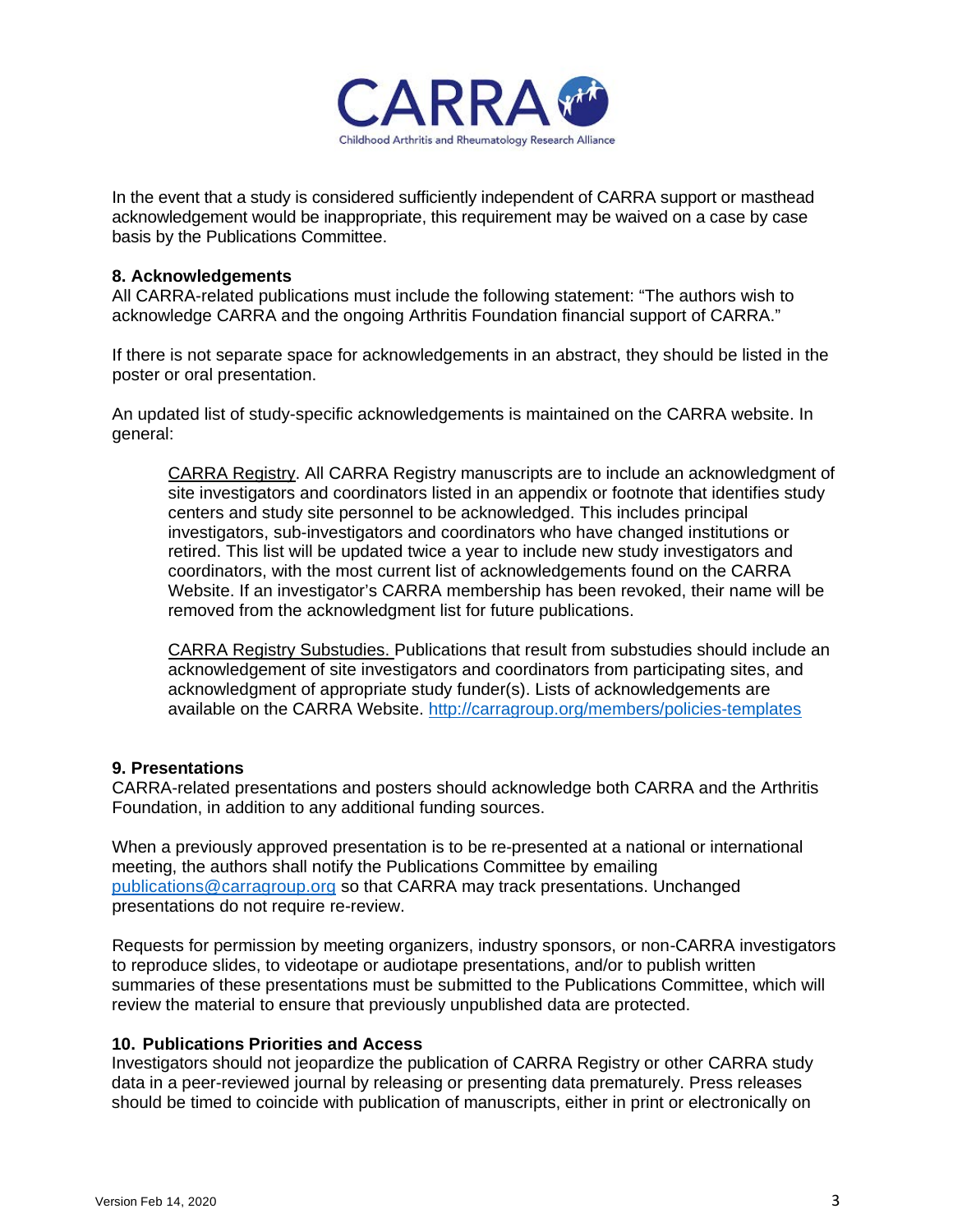

the internet, whichever comes first, and should respect any applicable publication embargoes. The responsible author is required to send a finalized copy of all publications to the CARRA Publications Committee at [publications@carragroup.org](mailto:publications@carragroup.org) for CARRA records. All published manuscripts and abstracts are listed on the CARRA website.

# **11. Disputes, Conflicts, and Sanctions**

The CARRA Publications Committee will mediate all disputes and conflicts related to publications, including priorities, authorship, and author order etc., among study investigators. Investigators who perceive inequities in authorship or other problems relating to authorship should discuss these concerns with the Publications Committee chairperson; if the difficulty cannot be settled in this informal manner, the concerned investigator should submit a letter to the Publications Committee chairperson outlining the problem and requesting formal review. The disputing author should agree to the process and agree to abide by the outcome of the Committee's decision. The document will be reviewed and discussed by the Publications Committee and/or by members of the CARRA Steering Committee (designated by the chairperson), and a written reply will be made to the investigator. If the chairperson of the Publications Committee has a known or potential conflict of interest, he or she shall be recused, and another member of the Publications Committee or a nonconflicted member of the CARRA Steering Committee shall assume the chairperson's role in resolution of the dispute.

If investigators publish a CARRA-related study without seeking the approval of the publications committee prior to publication, or if or if investigators seek to publish results outside the scope of an approved CARRA data/sample share application, they may be subject to sanctions from CARRA, which may include denial of access to future data or infrastructure support. These sanctions may be imposed by majority vote of the Publications Committee and with the agreement of the CARRA Steering Committee.

## **12. Resources**

Lists of CARRA Registry, CARRA Legacy Registry, CARRA Registry substudy, and CARRAendorsed study authors and acknowledgements, logos, and poster templates can be found on the CARRA website at [https://carragroup.org/members/policies-templates.](https://carragroup.org/members/policies-templates)

For questions related to this policy, please contact the Publications Committee at [publications@carragroup.org.](mailto:publications@carragroup.org)